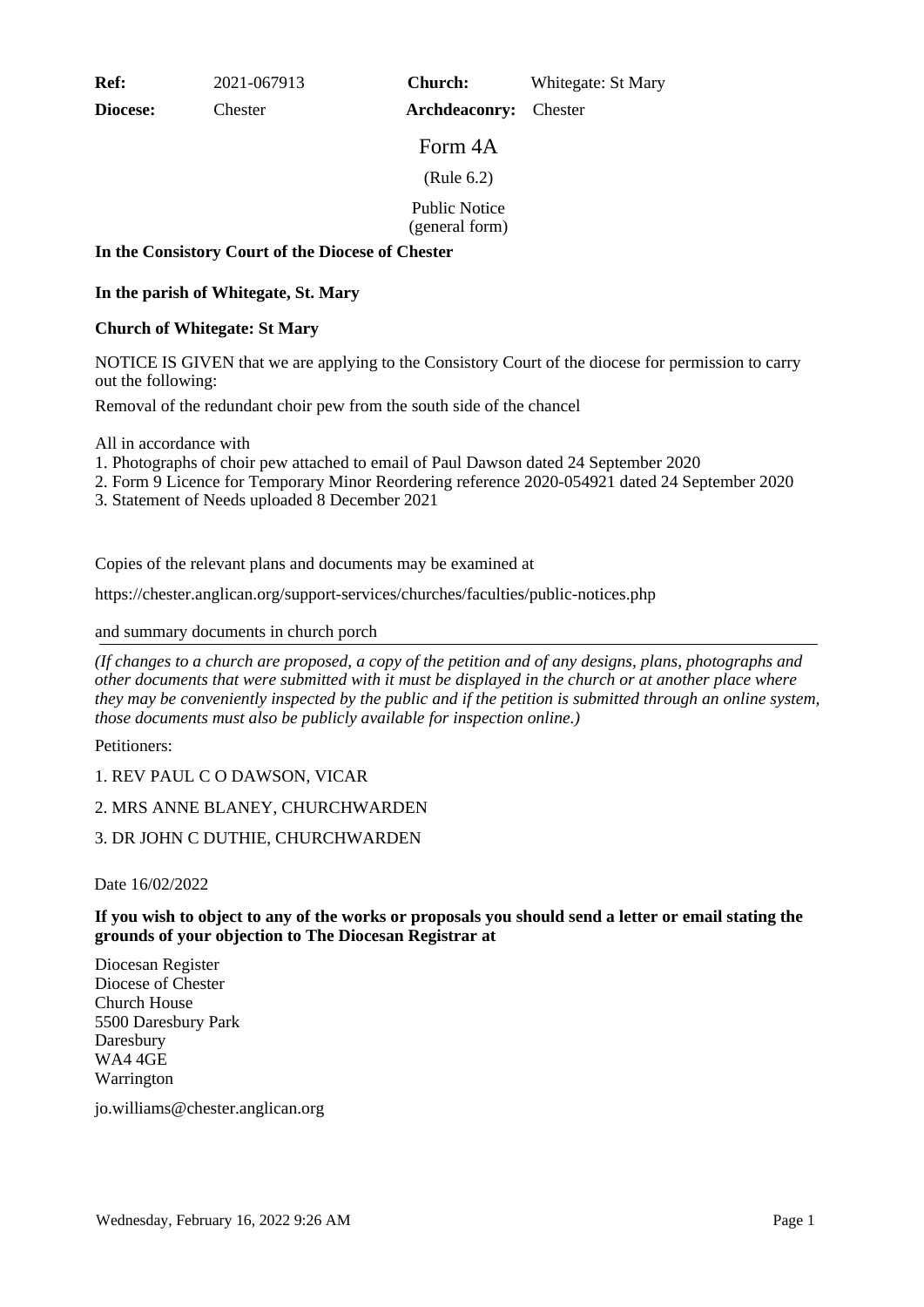**so that your letter reaches the registrar not later than 18/03/2022. A letter of objection must include your name and address and state whether you live in the parish and/or your name is entered on the church electoral roll of the parish or any other basis on which you have an interest in the matter.**